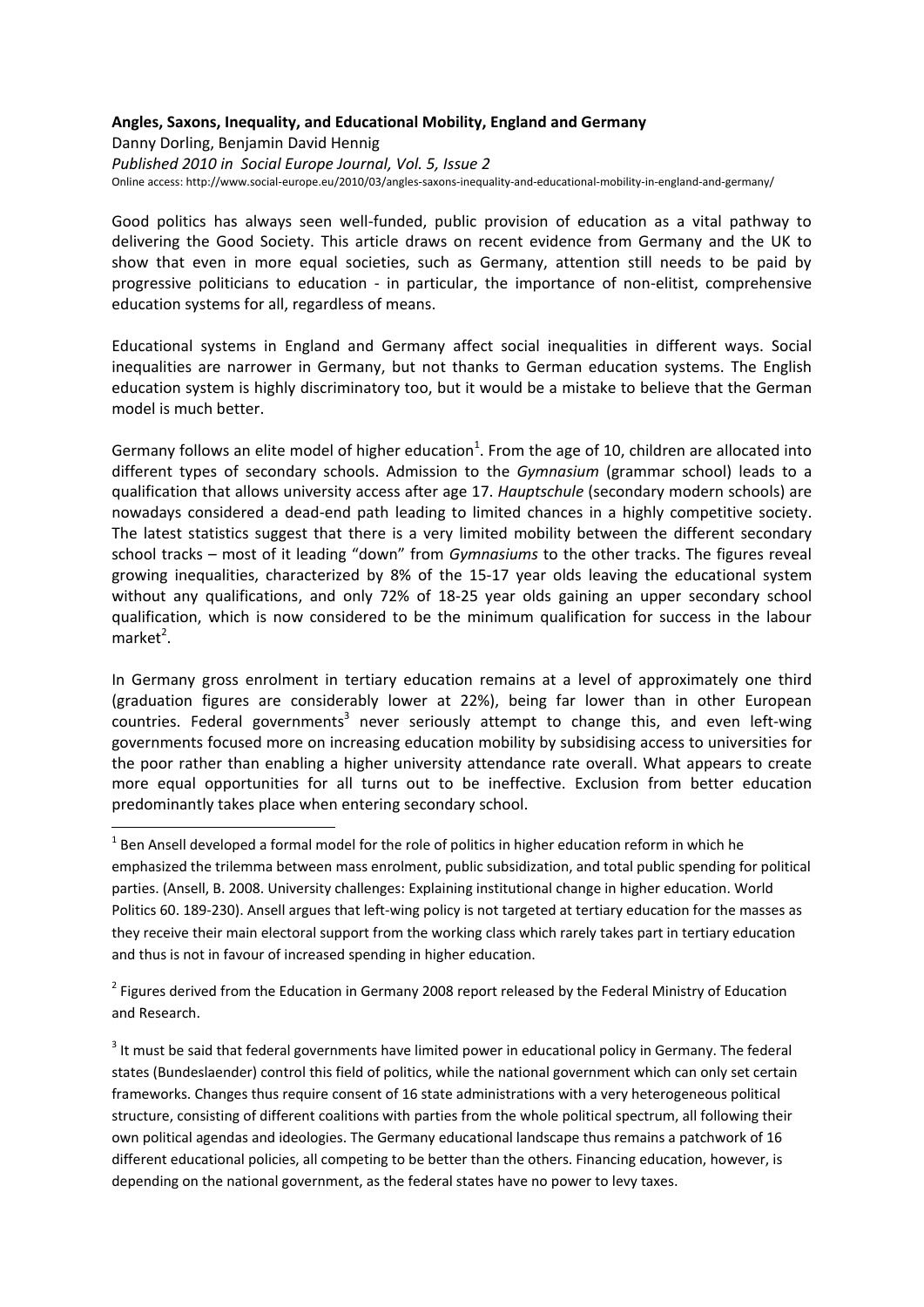By 2007 public loans or grants only accounted for 13% of university students' funding in Germany, some 53% of the support came from parents (or families). The rest was raised by the students themselves, loans and other sources. Thus support for the poor fails even for the few who gain a higher secondary qualification. In addition, political attempts to establish comprehensive schools to separate children at a later stage have taken off very slowly, not least because of the decentralized structure of education policy. Income inequality in Germany may be lower than in England but the gap between rich and poor there has been widening in recent years. Social status counts as much again now as it last did before the Second World War<sup>4</sup>.

England, achieved its most recent and (in contrast to Germany) quite radical changes in higher education under the New Labour government, which moved the country towards a partially private system, changing the funding structures considerably and greatly reducing the public subsidization per student. Unexpectedly the new policy proved to be successful in increasing the gross enrolment up towards 36% of those aged under 20, and probably 50% of those aged under 30 if these trends continue (which is a big if). As a result, educational mobility is considered to be above average in Britain as compared to other affluent countries (higher ranking on educational mobility were Finland, New Zealand and Denmark)<sup>5</sup>. A huge and largely unrecognised part of this success is the beneficial legacy of mass secondary comprehensive education. Education proves to be one of the few factors that reduce inequalities in England, although it fails to reduce inequality in general. Private education is important for the wealthy to distance themselves from the rest of the educational system<sup>6</sup>. Of all the OECD countries the UK spends more than any other on private secondary education, almost all of that spending being in England.

Comprehensive secondary education helps partly wipe out the disadvantage the English suffer from, concentrating almost a quarter of their resources on just 7% of children in private schools, children selected because their parents are rich. The most telling statistic that reveals this is that more children from the city of Sheffield attend university than from the city of Bristol. Sheffield is poorer but has the great advantage of very few private schools (unlike Bristol)<sup>7</sup>. Scotland and Wales do even better in different ways. Northern Ireland still has its own problems with education segregation, but by class more than religion (hence above we have mainly talked about England).

**.** 

 $<sup>4</sup>$  Not discussed here is another dimension of inequality which affects the second generation of migrants that</sup> were recruited in the 1960s. Children from migrant families (*citizen with migrant background* as they are called in Germany) are more likely to be in lower qualification school types, even at an equal social status.

<sup>&</sup>lt;sup>5</sup> Pfeffer, F. T. (2008). Persistent Inequality in Educational Attainment and its Institutional Context, European Sociological Review, 24(5): 543-565 doi:10.1093/esr/jcn026.

<sup>&</sup>lt;sup>6</sup> Private education is a phenomenon with (still) little importance in Germany: As better education remains more elitist, there is hardly any demand for it. With an increasing number of comprehensive schools and growing inequalities, this may change in the near future.

 $^7$  See: Dorling, D., 2010, Injustice: why social inequalities persist, Bristol: Policy Press.